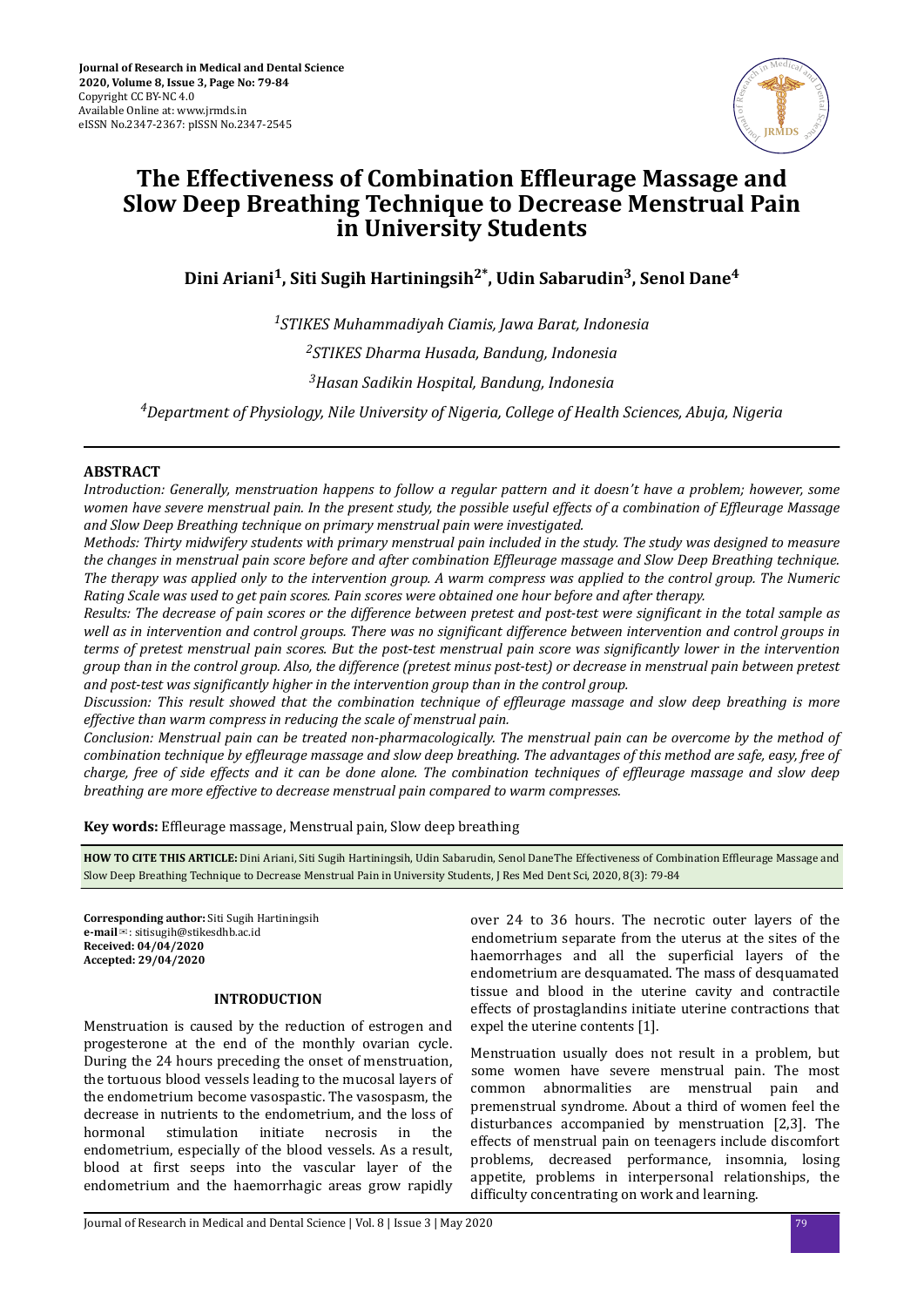Primary dysmenorrhoea is defined as cramping pain in the lower abdomen that occurs just before or during menstruation without identifiable pelvic pathology [4]. Its symptoms are nausea, vomiting, fatigue, back pain, headache, dizziness, and diarrhoea [5]. Primary dysmenorrhoea has been reported as the leading cause of recurrent absenteeism from school or work in adolescent girls and young women and is a common disorder among women of reproductive age [6]. A survey of 1266 female university students found the total prevalence of primary dysmenorrhoea to be 88%, with 45% of females having painful menstruation in each menstrual period and 43% of females having some painful menstrual periods [7].

Excessive production and release of prostaglandins during menstruation by the endometrium causes hypercontractility of the uterus, leading to uterine hypoxia and ischemia, which are believed to cause the pain and cramps in primary dysmenorrhea [6]. Based on this understanding, pharmacological therapies for primary dysmenorrhea focus on alleviating menstrual pain and relaxing the uterine muscles by using non-steroidal antiinflammatory drugs (NSAIDs) or oral contraceptive pills [8]. A survey of 560 female students from three medical colleges in India reported that 87% of those with dysmenorrhea also sought treatment [9]. Among the women who sought treatment, 73% took analgesics and 58% had physiotherapy management, primarily heat treatment. Managing dysmenorrhea with NSAIDs and oral contraceptives is reported to be associated with side effects such as nausea, breast tenderness, intermenstrual bleeding, and hearing and visual disturbances [10] and in about 20 to 25% of women, menstrual pain is inadequately controlled by NSAIDs alone [11]. Therefore, finding an effective non-pharmacological method for relieving symptoms of primary dysmenorrhoea has a significant potential value.

Non-pharmacological, non-invasive, and minimally invasive interventions that have been proposed for obtaining relief from dysmenorrhea symptoms include acupuncture and acupressure, biofeedback, heat treatments, transcutaneous electrical nerve stimulation (TENS), and relaxation techniques [10]. Also, some different complementary approaches were reported to be very useful to decrease pain in some other pain syndromes, for example, foot bathing therapy for surgical pain in women with caesarean section [12], moving dry cupping for upper shoulder and neck pain [13], wet cupping for shoulder pain and neck pain [14] and foot reflexotherapy for acute low back pain [15].

The prevalence of menstrual pain in adolescents in Malaysia is about 62.3% and in Indonesia, it is about 54.89%. Of women with menstrual pain (54.89%), 24.5% have medium menstrual pain, 21.28% have moderate menstrual pain and last 9.36% have severe menstrual pain [16].

The effects of menstrual pain towards young women include discomfort, decreased activity, sleeping disorder, appetite disorder, interpersonal relationships disorder, concentrating disorder on work and learning. Pain also

affects the emotional condition of feelings, irritability, depression, and anxiety [17].

In general, the handling of menstrual pain is divided into two categories, namely pharmacologic and nonpharmacologic. Pharmacologically menstrual pain can be treated with analgesic drugs such as ibuprofen and naproxen sodium. Although analgesics can reduce pain effectively, the use of medicine can lead to harmful and side effects. In addition to using pharmacological therapy, menstrual pain management can also be treated by nonpharmacological therapy [17]. Non-pharmacologic pain management is safer to use because it has no side effects. After all, it uses physiological processes. Pain management includes mild exercise or dysmenorrhea exercises, consuming fruits and vegetables, reducing levels of sugar and caffeine and massage with effleurage techniques. Other non-pharmacological therapies are warm compresses, relaxation techniques such as deep breath and yoga [18-20].

Effleurage is also one non-pharmacological therapy method considered effective in reducing pain [21]. Effleurage is a calm, rhythmic massaging technique, pressurized gently distally or downward. Effleurage aims to improve blood circulation, put pressure on, and warm the abdominal muscles and increase physical and mental relaxation. Effleurage is a massage technique that is safe, easy, does not need a lot of tools, does not need money, has no side effects and can be done alone or with the help of others. The main goal in this massage is relaxation [21].

In a recent previous study, it has been reported that combination of slow deep breathing and effleurage techniques were effective to reduce pain intensity in students with dysmenorrhea [22]. In the present study, the possible useful effects of a combination of Effleurage Massage and Slow Deep Breathing technique in comparison with a standard well-known application, the warm compresses, on primary menstrual pain were replicated and re-investigated by changing the order of these two applications.

# **MATERIAL AND METHODS**

# **Participants**

A total of 30 female university students with dysmenorrhea participated in the study (intervention group: N=15, mean age=18.927, SD=2.384; control group: N=15, mean age=19.127, SD=1.934). All subjects completed the study voluntarily. The present study was designed to measure the changes in menstrual pain score before and after combination Effleurage massage and Slow Deep Breathing technique as a complementary treatment. We recruited participants with only primary menstrual pain by asking face to face to all midwifery students of STIKes Dharma Husada. The age of the participants was not different statistically by group.

Subjects included in this study were female students who experienced menstrual pain and fulfilled the inclusion requirements. The sampling method is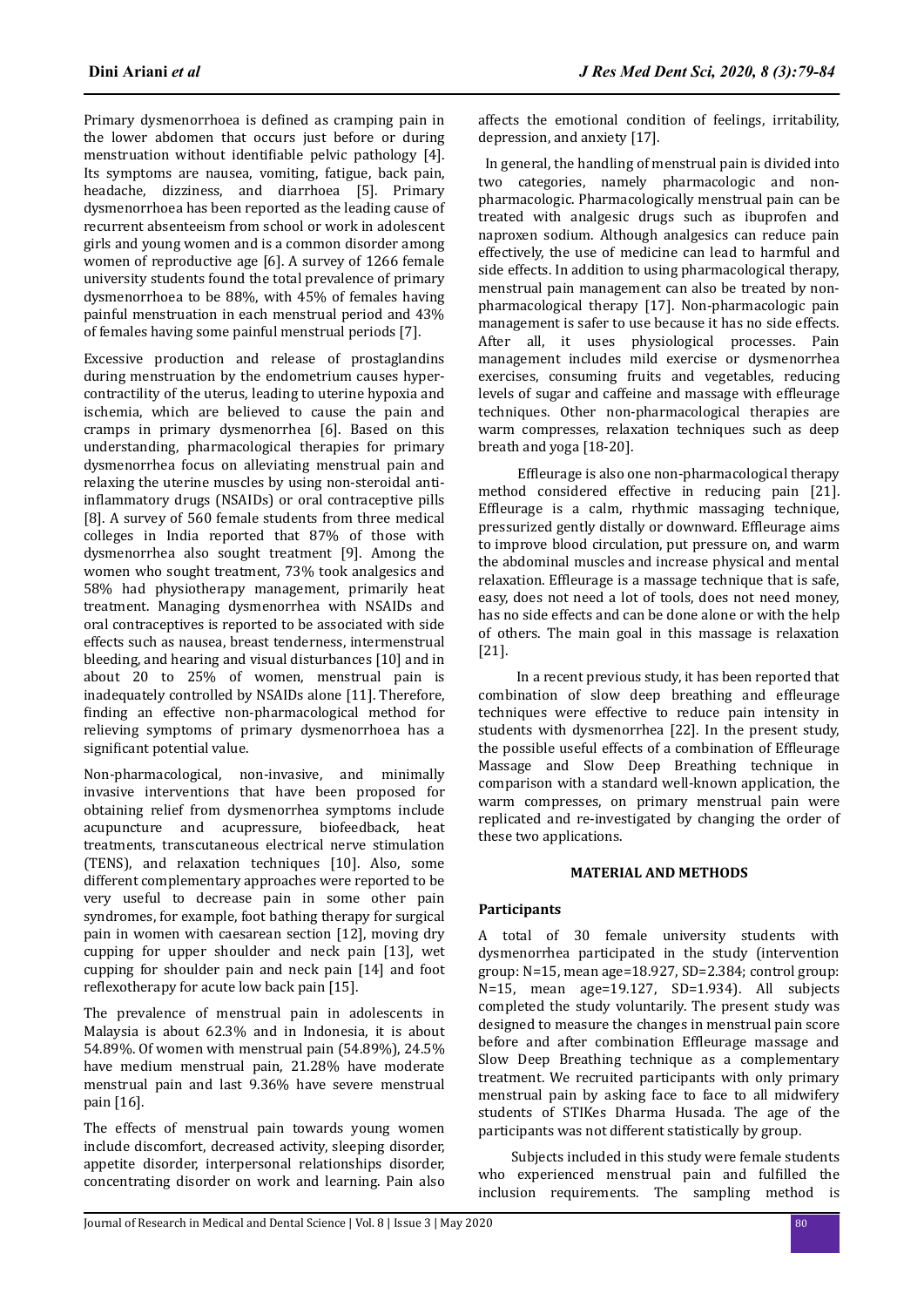purposive sampling, which is based on a certain consideration in accordance with the inclusion criteria and meets the minimum criteria of respondents.

#### **Inclusion criteria**

Students with primary menstrual pain.

Students with normal gynaecology.

Students with severe menstrual pain.

#### **Exclusion criteria**

Students who use analgesic drugs for 3 months/3 menstrual cycles.

Students with gynaecologic disorders.

Students with menstrual pain secondary to diagnosed organic or inflammatory causes.

The experimental protocol was per under international ethical standards. The study was carried out by following the Helsinki Declaration (1975, revised in 1996-2013) and approved by the local ethics committee (STIKes Dharma Husada Bandung/ethical clearance with no 006/ STIKES-DHB/SKET/PSKBS2/ X/2017). The aims and objectives of the study were explicitly explained to the participants before the commencement of the study. All participants voluntarily gave written informed consent to participate in the study. Subjects with traumatic, inflammatory or other abdominal pain were excluded.

A quasi-experiment design with a pre and post-test control group design approach was used. The volunteer participants were divided into two groups randomly: intervention (treatment) and control groups. A pre-test was carried out in the intervention and control groups by showing the scale of menstrual pain. A combination of massage techniques effleurage and slow deep breathing was applied only to the intervention group. Also, the warm compress was applied to the control group. Then, a post-test was applied to both groups.

#### **Data collection for pre and post-test**

The questionnaire consisted of 2 parts.

Part 1. Demographic information: Demographic information like age, menstrual pain status.

Part 2. The subjective data were collected by using a questionnaire, The Numeric Rating Scale (NRS) [23]. NRS is a simple method used for the assessment of variations in the subjective intensity of pain. In clinical practice, as a measure of the efficacy of the treatment, NRS segmented numeric version is often used in which patients select from 0 to 10 which reflects the intensity of their pain [24]. In the NRS, zero represents "no pain" and 10 represents "extreme pain". Participants stated their pain level on the scale. This ensured that statistical evaluation of the effects of the combination of massage techniques effleurage and slow deep breathing was not influenced

by alterations in medications or physiotherapy during the study.

#### **Treatment (A combination of effleurage massage and slow deep breathing technique)**

The effleurage massage technique is to position both palms that have been given lotion or baby oil on the abdomen just above the symphysis pubic and then do a light, firm and constant stroke with a circular abdominal movement pattern, point to the side of the abdomen, continue to the umbilicus and back to the abdomen the lower part above the symphysis pubic. The shape of the movement pattern is like a butterfly. Repeat the movement for 3-5 minutes and add lotion or baby oil if needed [25]. Steps in a slow deep breathing exercise, according to the University of Pittsburgh Medical Centre [26].

Arrange the patient in a sitting position

The patient's hands are placed on the stomach

Encourage slow and deep breathing through the nose and inhale for 3 seconds, feel the abdomen expand when inhaling

Hold your breath for 3 seconds

Lip wrinkles remove through the mouth and exhale slowly for 6 seconds. Feel the abdomen move down.

Repeat steps 1 to 5 for 15 minutes.

Slow deep breathing exercises are done with a frequency of 3 times a day.

The total duration of therapy (A combination of Effleurage massage and Slow Deep Breathing technique) was approximately 20 minutes.

#### **Statistical analysis**

The data were analysed using the Statistical Package for Social Sciences 16.0 (SPSS). Paired and unpaired samples T-tests were used for analysis.

#### **RESULTS**

This research was conducted on 30 respondents who experienced primary menstrual pain. They were aged 17-21 years (mean age  $18.13 \pm 1.12$  years). The decrease of pain scores or the difference between pre-test and post-test were statistically significant in total sample  $(t=10.933, p=0.00)$ , in intervention group  $(t=9.054,$  $p=0.00$  and in control group  $(t=10.717, p=0.00)$  (see Table 1).

There was no statistically significant difference between intervention and control groups in terms of pre-test menstrual pain scores. But the post-test menstrual pain score was statistically significantly lower in the intervention group than in the control group (t=3.118, p=0.004) (Table 2). Also, the difference (pre-test minus post-test) or decrease in menstrual pain between pre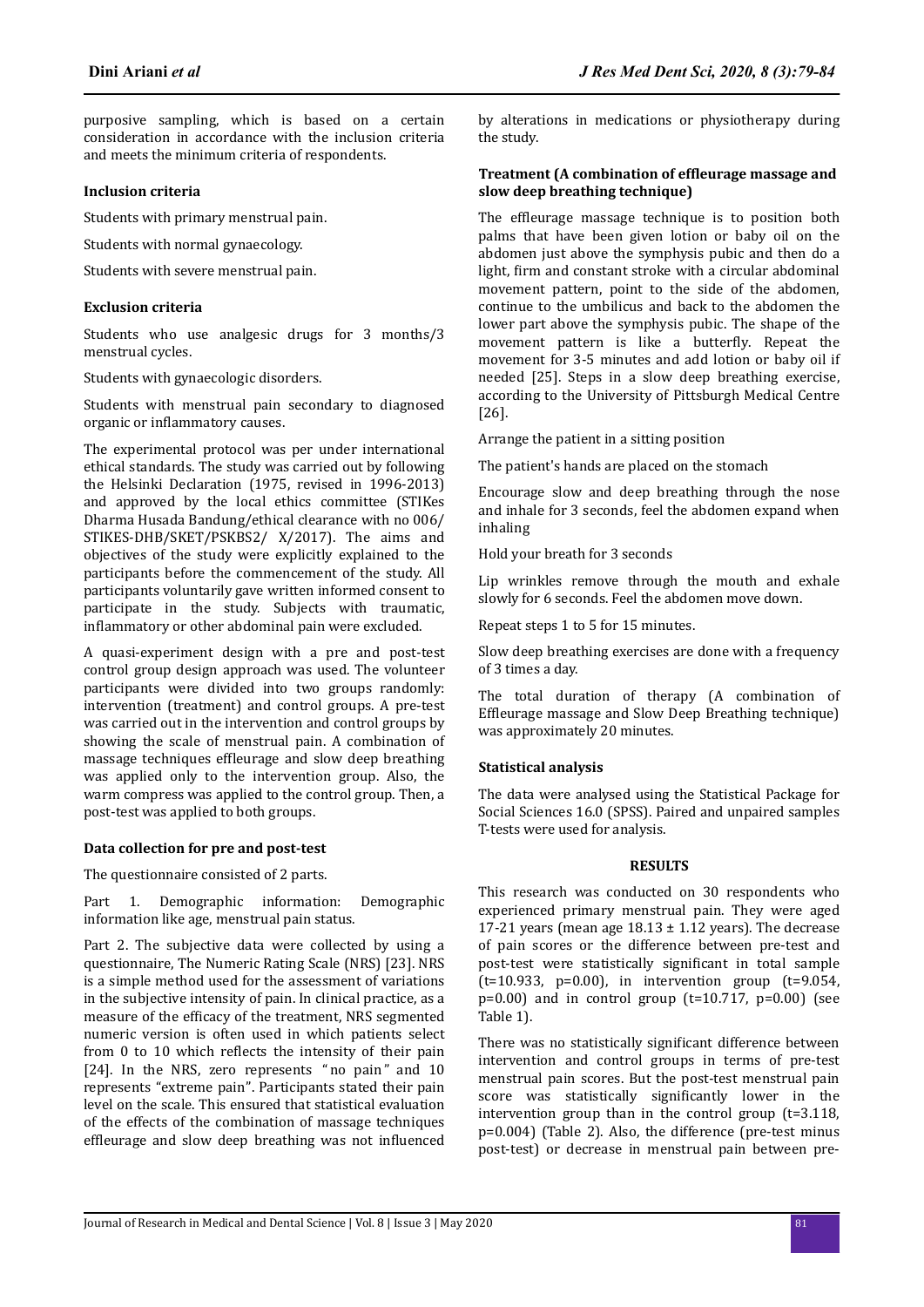test and post-test was statistically significantly higher in the intervention group than in the control group (t=3.454, p=0.002) (Table 2).

| Table 1: The mean menstrual pain scores (± SD) before and after effleurage massage and slow deep breathing. |  |  |
|-------------------------------------------------------------------------------------------------------------|--|--|
|                                                                                                             |  |  |

|                             | <b>Before (Pre-test)</b> | After (Post-test) |       |  |
|-----------------------------|--------------------------|-------------------|-------|--|
| Total Sample (N=30)         | $5.633 \pm 1.066$        | $3.9 \pm 1.269$   | 10.93 |  |
| Intervention Group $(N=15)$ | $5.467 \pm 0.915$        | $3.267 \pm 1.033$ | 9.054 |  |
| Control Group $(N=15)$      | $5.8 \pm 1.207$          | $4.533 \pm 1.187$ | 10.72 |  |

Table 2: The differences between intervention and control groups in terms of mean menstrual pain scores (± SD) before and after effleurage **massage and slow deep breathing.**

|                       | Intervention group | Control group     |       | D     |
|-----------------------|--------------------|-------------------|-------|-------|
| Before (pre-test)     | $5.467 \pm 0.915$  | $5.8 \pm 1.207$   | 0.852 | 0.401 |
| After (post-test)     | $3.267 \pm 1.033$  | $4.533 \pm 1.187$ | 3.118 | 0.004 |
| Difference (decrease) | $2.2 \pm 0.941$    | $1.267 \pm 0.458$ | 3.454 | 0.002 |

# **DISCUSSION**

A systematic review or meta-analysis suggested that heat, transcutaneous electrical nerve stimulation and yoga can significantly reduce the pain of dysmenorrhoea, their costs and risks are low, and they could be considered for clinical use. The review also identified moderate-grade evidence to support the use of acupuncture and acupressure, although this may be due to a placebo effect. Data from further research on these and other interventions, such as whole-body exercise, could help to provide more precise estimates of the average effects of physiotherapy interventions for dysmenorrhoea [27].

In the present study, the decrease of pain scores or the difference between pre-test and post-test were statistically significant in both intervention and control groups. There was no difference between intervention and control groups in terms of pre-test menstrual pain scores. But the post-test menstrual pain score was lower in the intervention group than in the control group. Also, the difference (pre-test minus post-test) was higher in the intervention group than in the control group. Based on these results, it can be suggested that the combinations of effleurage massage and slow deep breathing is effective to decrease the menstrual pain. This shows that the combination of effleurage massage and slow deep breathing is more effective than warm compresses in reducing menstrual pain in adolescents.

These results support the study performed by Astria et al. (2016) in which the combination of slow deep breathing and effective effleurage technique was very effective to decrease the intensity of dysmenorrhoea pain [22]. The present study was different from their study in order of intervention. They used slow deep breathing first, then effleurage massage technique. The present study used the effleurage massage technique first because effleurage massage aims to warm the abdominal muscles, improve blood circulation, and provide a

relaxing effect, then proceed with slow deep breathing to further relax, so pain perception changes. It can be stated that the effleurage technique can stimulate the tactile fibres so that pain signals can be inhibited. Tactile stimulation produces messages that are contrarily sent through larger nerve fibres (A Delta fibre), which will close the gate so that the cortex does not receive pain messages because it has been blocked by stimulation counters so the perception of pain changes and prevents further pain transmission to the centre of pain [18, 28].

The combination of effleurage massage and slow deep breathing techniques reduces the intensity of menstrual pain by stimulating mechanoreceptors on the skin of the abdomen, providing a relaxing and distracting effect. Mechanoreceptor stimulation of the skin can effectively reduce pain and have a relaxing effect. Stimulus performed on the skin of the abdomen provides a relaxing and distracting effect that can reduce abdominal cramping pain due to menstrual pain. Relaxation effects also give individuals self-control when there is discomfort or pain, physical stress, emotions and stimulates the release of endorphins. The release of endorphins can provide a relaxing effect and increase the parasympathetic nerve response which results in vasodilation of blood vessels throughout the body and uterus and increases uterine blood flow thereby reducing the intensity of menstrual pain. The stimulus conducted on the abdominal skin provides a relaxing effect, affecting the hypothalamus and the pain gate that stimulates the anterior hypnotise which stimulates the release of endorphins, and affects the central nervous system by stimulating the parasympathetic nerves, resulting in vasodilation of blood vessels throughout the body and uterus [22, 29, 30].

Based on the previous research, an effleurage massage technique has a big effect on reducing the scale of menstrual pain. Slow deep breathing technique is also one of the non-pharmacological therapies that can overcome the pain of menstruation. Both techniques can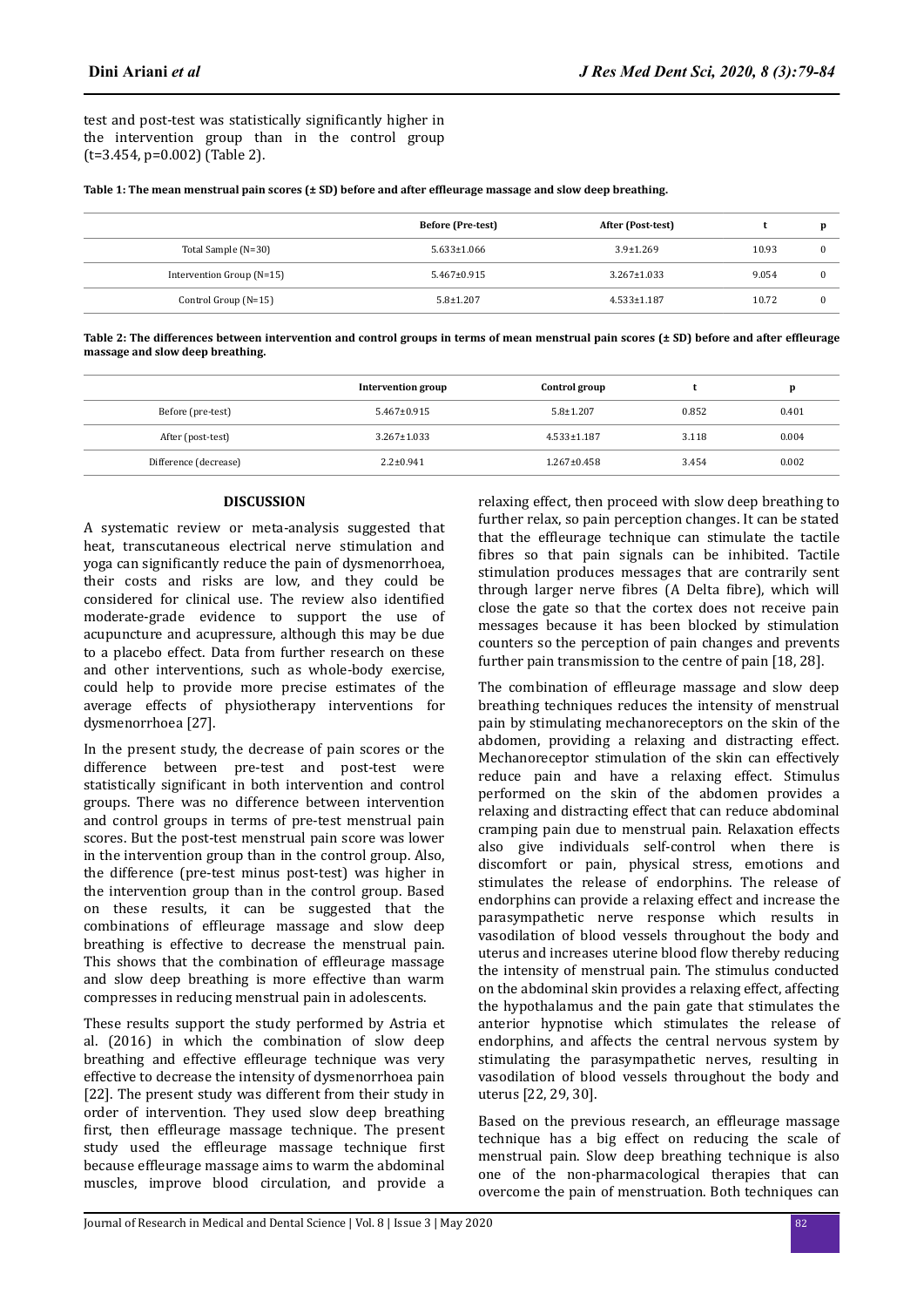cause increases in hormone endorphins and parasympathetic nerves, so it can occur relaxations in the body and can reduce the scale of menstrual pain [22].

This combination of techniques is very useful to reduce pain during menstruation so that daily activities will not be disturbed. In this research, the effleurage massage was first performed because the effleurage massage can stimulate tactile, give warmth to the abdominal muscles, thus facilitating blood circulation and relaxation effects. After feeling relax, the student will feel more relax after performing slow deep breathing (deep breath and slow relaxation technique).

There are some advantages of these applications. The combination of effleurage massage and slow deep breathing techniques is more effective against decreasing the menstrual pain scale compared with warm compresses. Daily activities are not interrupted. The effleurage massage stimulates tactile, warms the abdominal muscles, thereby facilitating blood circulation and a relaxing effect. After feeling relaxation, the female student felt more relaxed after the female student did slow deep breathing (deep and slow breathing relaxation technique).

A lot of university students of adolescent period experience dysmenorrhea. Although some drugs are available to treat the pain, they produce side effects or incomplete pain relief in an important proportion of women with dysmenorrhea. Several physiotherapy interventions have been investigated as nonpharmacological interventions for dysmenorrhea such as the combination of slow deep breathing and effective effleurage technique.

# **LIMITATIONS**

The study only uses one measuring tool to assess pain, using the Numeric Rating Scale. The time in this study is limited, so researchers do not conduct research with multiple menstrual cycles. Another limitation of research is the sampling technique by purposive sampling.

# **CONCLUSION**

Menstrual pain can be treated pharmacologically and non-pharmacologically. The menstrual pain or dysmenorrhea can be overcome by the method of combination technique by effleurage massage and slow deep breathing and warm compresses. The advantages of this method are safe, easy, free of charge, free of side effects and it can be done alone. The combination techniques of effleurage massage and slow deep breathing are more effective in decreasing the scale of menstrual pain if compared with warm compresses.

# **ACKNOWLEDGMENT**

Thanks to Dr. Hj. Suryani Soepardan, dra., MM as chief of STIKes Dharma Husada Bandung, chief of STIKes Muhammadiyah Ciamis and all parties who have helped to this research.

#### **REFERENCES**

- 1. Guyton AC, Hall JE. Guyton and hall textbook of medical physiology. 13th Edn 2011.
- 2. Proverawati A, Menarche MS, The first menstruation is full of meaning. Yogyakarta: Nuha Medika 2009.
- 3. Utari DM. The effect of ginger potion on menstrual pain in STIKES PMC 2015 students. Res Appl Sci Edu 2015; 11:257 -264.
- 4. Lee CH, Roh JW, Lim CY, et al. A multicenter, randomized, double-blind, placebo-controlled trial evaluating the efficacy and safety of a far infraredemitting sericite belt in patients with primary dysmenorrhea. Complement Ther Med 2011; 19:187-193.
- 5. Neighbors LE, Clelland J, Jackson JR, et al. Transcutaneous electrical nerve stimulation for pain relief in primary dysmenorrhea. Clin J Pain 1987; 3:17-22.
- 6. Ma YX, Ma LX, Liu XL, et al. A comparative study on the immediate effects of electroacupuncture at Sanyinjiao (SP6), Xuanzhong (GB39) and a nonmeridian point, on menstrual pain and uterine arterial blood flow, in primary dysmenorrhea patients. Pain Med 2010; 11:1564-1575.
- 7. Polat A, Celik H, Gurates B, et al. Prevalence of primary dysmenorrhea in young adult female university students. Arch Gynecol Obstet 2009; 279:527-532.
- 8. Chantler I, Mitchell D, Fuller A. Diclofenac potassium attenuates dysmenorrhea and restores exercise performance in women with primary dysmenorrhea. J Pain 2009; 10:191-200.
- 9. Charu S. Menstrual characteristics and prevalence and effects of dysmenorrhea on quality of life of medical students. Int J Collab Res Internal Med Public Health 2012; 4:276-294.
- 10. Mannheimer JS, Whalen EC. The efficacy of transcutaneous electrical nerve stimulation in dysmenorrhea. Clin J Pain 1985; 1:75-83.
- 11. El-Minawi AM, Howard FM. Dysmenorrhea. In: Howard FM, Perry P, Carter J, et al. Edn. Pelvic pain diagnosis and management. Philadelphia: Lippincott Williams and Wilkins 2000; 100-107.
- 12. Cal E, Cakiroglu B, Kurt AN, et al. The potential beneficial effects of hand and foot bathing on vital signs in women with caesarean section. Clin Invest Med 2016; 39:86-88.
- 13. Arslan M, Yaman G, Ilhan E, et al. Moving dry cupping therapy reduces upper shoulder and neck pain in office workers. Invest Med 2015; 38:217-220.
- 14. Arslan M, Gokgoz N, Dane S. The effect of traditional wet cupping on shoulder pain and neck pain: A pilot study. Complement Therapies Clin Practice 2016; 23:30-33
- 15. Dane S. The effect of foot reflexotherapy on acute low back pain: A pilot study. J Res Med Dent Sci 2019; 7:13-16.